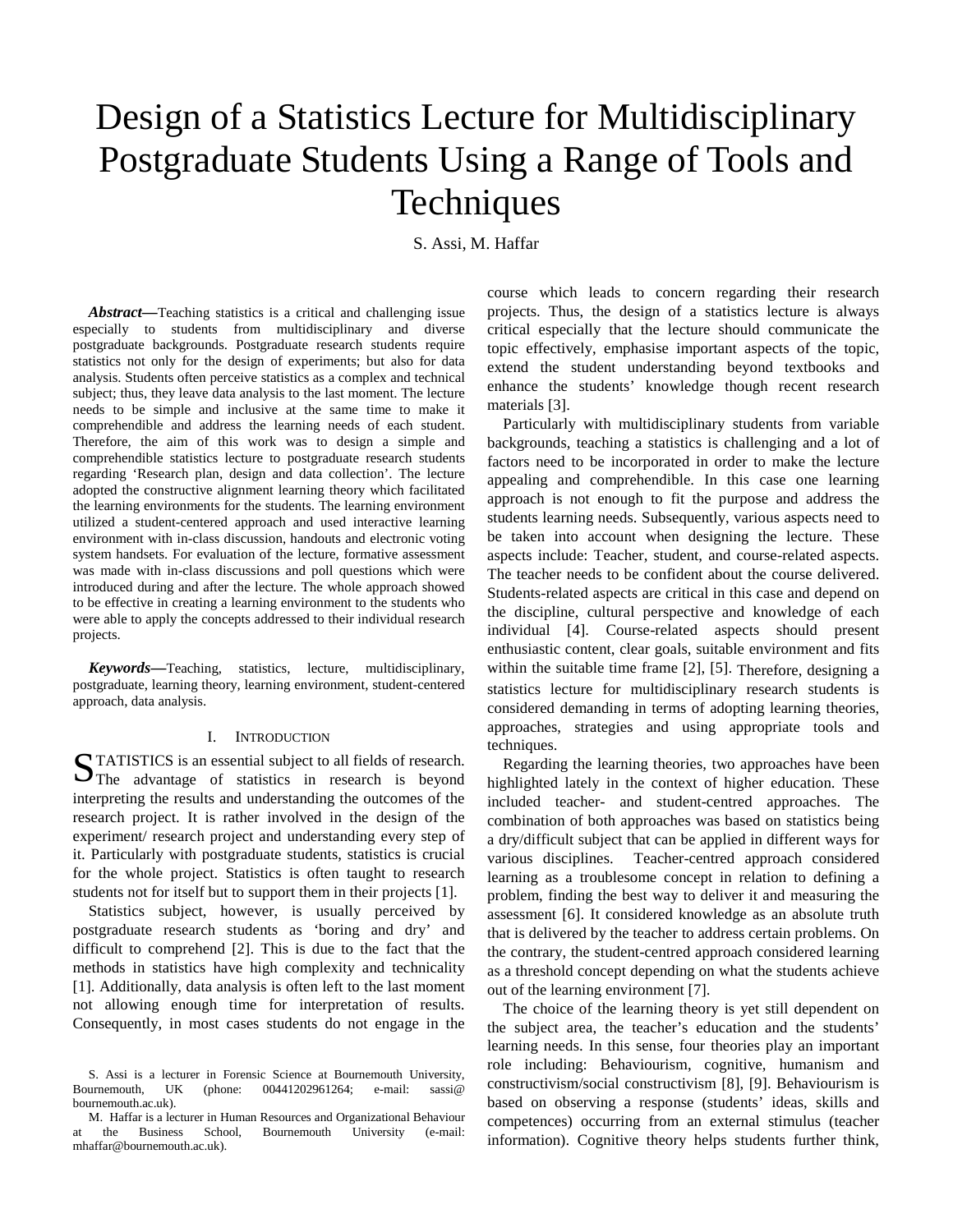analyse, and critique learning activities. Conversely, humanism theory considers learning as an emotional/sensible thing and sees students as individual human beings. Constructivism considers learning as a collaborative process between the teacher and the students.

Consequently, constructive alignment considers learning as an active process undertaken by the students from the world around them [10]-[12]. It involves setting up accurate and precise learning outcomes, and designing the learning and teaching method(s) on the basis of these outcomes [13], [14]. The teacher in this case is a facilitator who sets up the learning environment for the students.

Two methods were key in this which are: Practice-based and problem-based learning [5]. Practice-based learning provides learners with real-life scenarios to encourage critical statistical thinking among them [15]. Moreover, problembased learning presents the problem, situation and essential skills to the learners [5]. Then, the learners are expected to apply the necessary knowledge and skills to solve the problems.

In addition, the learning environment plays an important role in applying the theories/approaches. The interactive environment can be promoted using several tools. For instance, in-class discussions make the lecture more exciting and comprehendible to the students than traditional didactic lectures [16], [17]. Moreover, handouts (with written instructions or exercises) offer the opportunity to reiterate and explain important concepts highlighted in the lecture. Additionally, technological tools have emerged as powerful tools for making lectures more appealing. Accordingly, PowerPoint presentation slides deliver clearer and more comprehendible lectures to students [18]. In addition, electronic voting system handsets engage students in the lecture and motivate them to learn and improve results. They also provide the lecturer with instantaneous feedback on concepts that need clarifying during the lecture.

This article challenges the theories, approaches and tools used in teaching statistics to design, implement and assess a statistics lecture for multidisciplinary postgraduate international research students at Bournemouth University. It highlights the importance of the statistics in the design of experiments and the interpretation of the results. Also, it incorporates the use of more than one tool (paper handouts, exercises, PowerPoint, blackboard and electronic voting systems) and techniques (discussion, practice-based exercise and informative assessment). Based on the assessment of the results, the article proposes a set of recommendations to be used in the further teaching of statistics for multidisciplinary postgraduate international students.

# II. PROCEDURE FOR PAPER SUBMISSION

# *A. Background*

The statistics unit was composed of a series of lectures at Bournemouth University and aimed to help postgraduate research students apply statistics to answer their research questions. The unit is optional and the postgraduate students

have the flexibility to sign to one or more lectures. The lecture discussed in this work was the first session given in this unit and was entitled: Research plan, design and data collection. The duration of the lecture was three hours.

## *B. Settings*

The lecture was attended by eight international postgraduate students from three departments: Applied sciences, Design Engineering & Computing and the Business School. Hence, the students had a different knowledge base and levels in research. The students included six females and two male participants. Six were in the age group of  $25 - 29$  years, one  $20 - 24$  years and one  $35 - 39$  years. All the students were PhD level as follows: six in the first year and two in the second year of their PhD studies. Only one student was selffunded; whereas, the remaining students were fully funded. The PhD programme at Bournemouth University is a threeyear research programme. It involves working on a research project and submission of a thesis by the end of the three years. The statistics training offered to students is elective. Thus, their knowledge is basic (especially at first year) and it is challenging to make them understand statistics within the suitable time frame.

# *C. Lecture Design and Tools*

The lecture was delivered through Microsoft PowerPoint and used the electronic voting system handsets. These handsets resembled a mini-calculator equipped with numbers - 9. They were connected to the PC through a USB device equipped with Wi-Fi. The poll questions that were answered using the handsets included closed ended questions of numbers ranging between one and nine. Once the question was displayed on the slide, the poll opens and the students select the answer they think was appropriate. Then the poll closes and the percentage answers were displayed on the slide but the identity of each student was kept anonymous.

In addition, the blackboard was used to clarify further difficult terms and concepts that were encountered in the lecture. Moreover, handouts of manuscripts and written exercises were used for interactive discussion.

#### III. RESULTS

# *A. Lecture Design*

The lecture was designed to make statistics simple, comprehendible and applicable by research students. More specifically, the lecture aimed at transferring research, problem-solving and practical skills to students. By the end of the session, the students were expected to gain the knowledge to choose the appropriate research methods to be used in their individual research projects. Consequently, the learning outcomes of the session and the methods used were adopted to fit with the aims of the lecture. Formative assessment was made during and at the end of the lecture in order to identify what the students have learned out of the lecture. Fig. 1 shows a diagram of the lecture plan.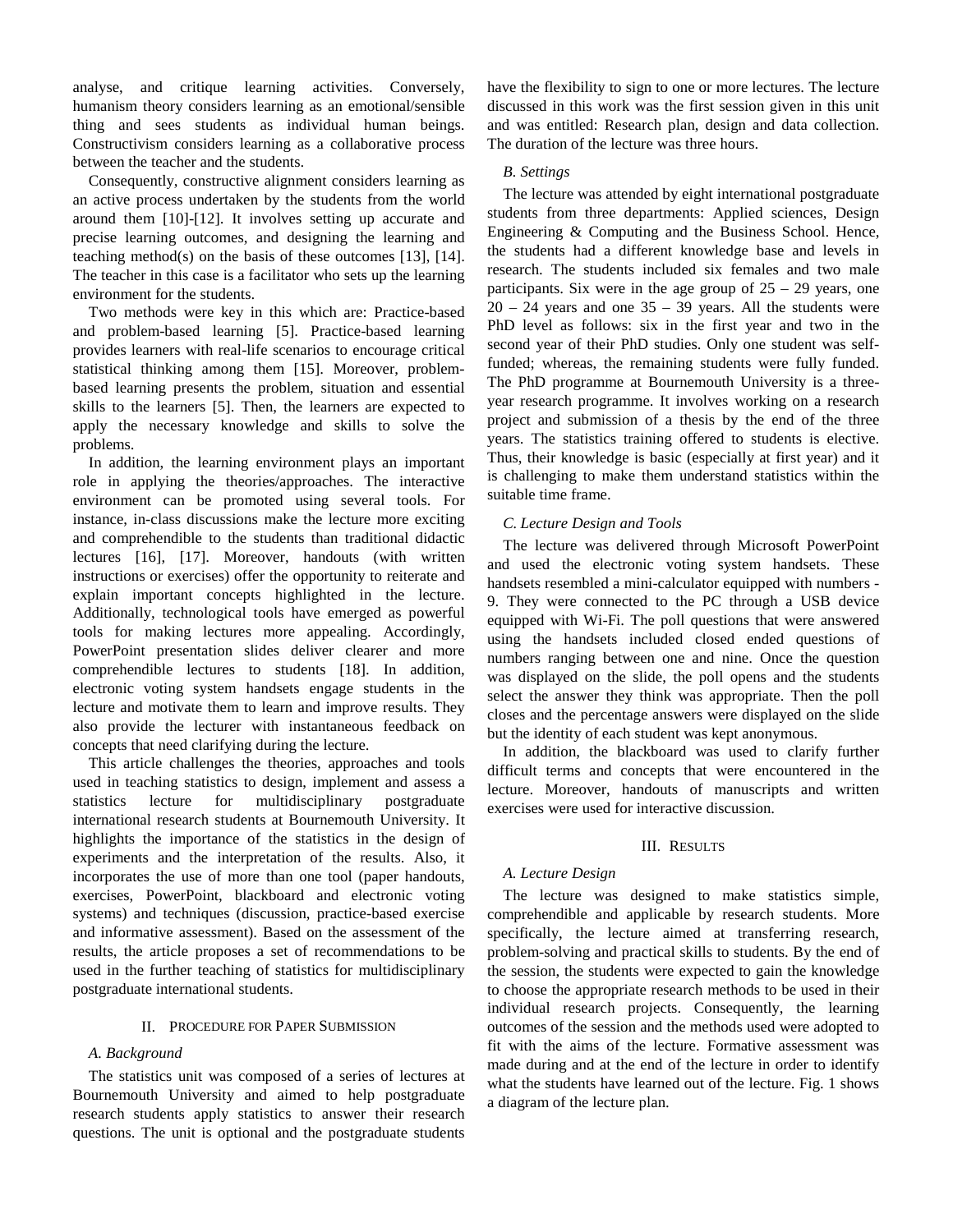

Fig. 1 Diagram showing the lecture plan used

#### *B. Intended Learning Outcomes*

The intended learning outcomes (ILOs) were assigned according to the Quality Assurance Academy requirements [19]. Consequently, they were constructed to fit with what the students will gain from and are able to do at the end of the lecture. Thus, the ILOs for this lecture included:

- Identify the rationale behind carrying out research projects.
- Plan research projects in relation to addressing research problems, questions and communicating outcomes effectively.
- Utilise different data collection and analysis methods.

#### *C. Lecture Content*

The lecture used the holistic and threshold structures [20], [21]. It was divided into four parts: Research rationale and plan, types of research methods, data collection and data analysis (Table I).

The research rationale and plan offered the students with an insight into the reasons behind doing their research project. The research purposes and design in general were explained to the students; then, they were allowed to write about the aims, specific objectives and research questions of their individual research projects. Then, the research themes were explained and the students were allowed to identify which themes their projects communicated. This was reiterated by providing

exercises from the social media and scientific literature that they were required to evaluate.

Then the students were provided with the types of research approaches which were qualitative, quantitative and mixed method (Table I). Qualitative research is inductive nonnumerical in nature and involves developing theories that cannot be measured. Qualitative research concentrates on building a theory. To test this theory, quantitative research is adopted. Thus, quantitative research is deductive numerical in nature and aims at measuring outcomes of an experiment. To combine both qualitative and quantitative approaches, the mixed method approach is used [22]. This was followed by exercises including journal articles that employed both qualitative and/or quantitative approaches.

The third part of the lecture compared the different data collection methods that were: Experimental data, prospective observational studies, retrospective studies, questionnaires, interviews and focus groups. The students were presented with samples on each type of the studies and were also allowed to evaluate examples relating to the different types of studies.

This was followed by the last part of the lecture that gave an overview on data analysis. This compared quantitative and qualitative data approaches in relation to how, when and why use each approach.

#### *D. Learning Environment*

The lecture combined active and passive learning through the use of presentation, discussion, exercises and multiple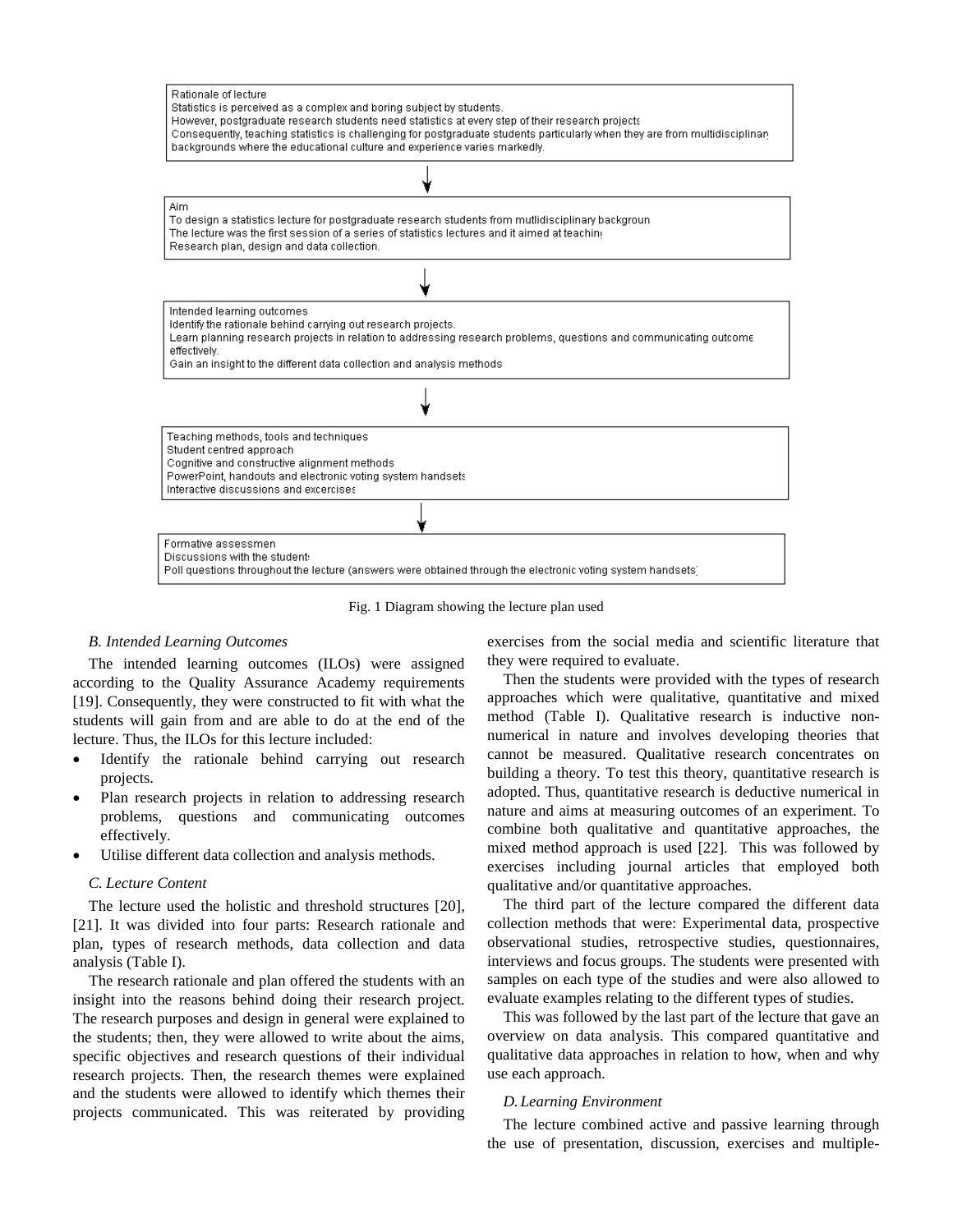choice questions. Thus, the students were presented with the knowledge/information that were discussed in class. Then, they were given the opportunity to apply this knowledge to specific examples from the literature and to their own research.

Data were presented to students using PowerPoint slides. Summary bullet points, tables, diagrams, and figures were used to clarify and summarize important characteristics of the lecture. Figures and diagrams simplified the data and made statistics easy to understand by non-statisticians. Each slide was discussed with the students and difficult aspects were clarified using the blackboard. In addition, the knowledge provided was supported by examples from the literature/media which were discussed in details with the students. The examples were presented to the students either through PowerPoint slides or as handouts. In addition, the students were allowed to relate each section to their own research projects. Also, the responses to key questions (in the lecture) were recorded through electronic voting system handsets. In this respect, closed-ended questions were delivered through the slides with multiple-choice answers and the students were allowed to choose one answer.

| <b>TABLE I</b>                 |  |  |
|--------------------------------|--|--|
| DET JUGOETHE LEGELINE COMPENIA |  |  |

|                | DETAILS OF THE LECTURE CONTENT                               |
|----------------|--------------------------------------------------------------|
| Content        | Deliverable                                                  |
| Research       | The design of research is decided by the aim of the study:   |
| rationale      | Explore a new phenomenon                                     |
|                | Describe an existing phenomenon                              |
|                | Explain why/how a phenomenon operates                        |
|                | Predict a given phenomenon                                   |
| Research       | The design of research is implemented in clear statements:   |
| plan           | Identify research needs and issues                           |
|                | Carry out a literature review                                |
|                | Outline the research hypothesis and questions                |
|                | Predict the potential outcomes and beneficiaries             |
|                | Design the research proposal                                 |
| Research       | Research methods are divided to three types:                 |
| <b>Methods</b> | <b>Oualitative methods</b>                                   |
| types          | <b>Quantitative methods</b>                                  |
|                | Mixed (qualitative and quantitative) methods                 |
| Data           | Data analysis depends on study aims and objectives and       |
| analysis       | include:                                                     |
|                | Quantitative data analysis:                                  |
|                | Descriptive statistics (means, percentages, t-test, analysis |
|                | of variance)                                                 |
|                | Multivariate data analysis                                   |
|                | Qualitative data analysis:                                   |
|                | Thematic analysis                                            |
|                | Content analysis                                             |
|                | Coding                                                       |

with the students and asking them questions using the electronic voting system during and at the end of the lecture. Issues arising during the discussion were addressed instantly during the lecture. Electronic voting system' questions addressed more details including the background, understanding and satisfaction of the students with the lecture.

Table II displays the responses from sample questions obtained through the electronic voting system. Thus, throughout the lecture the questions were addressed through the electronic voting system in order to assess the students understanding of the material (Table II). The results showed that 62.5% of the students had their research protocol/methods established. Their research projects addressed the following themes: 'Explore and predict' (37.5%), 'Explore and describe' (25%), 'Explain' (25%) and 'Explore and predict' (12.5%) themes. Regarding the methods used, half the students used quantitative and half used mixed method approach. For the mixed method approach, qualitative data was mostly collected using interviews. When asked about software package for quantitative data analysis, a third of the students used SPSS and a third were not sure what to use.

| <b>TABLE II</b>                                            |
|------------------------------------------------------------|
| RESPONSES TO QUESTIONS REGARDING THE RESEARCH AND SOFTWARE |
| ADDRESSED THROUGH ELECTRONIC VOTING SYSTEM                 |

| Ouestion                                                                 | Answer(s)                                | Response (%) |
|--------------------------------------------------------------------------|------------------------------------------|--------------|
| Do you have your research protocol/                                      | <b>Yes</b>                               | 62.5         |
| methodology prepared and checked?                                        | N <sub>0</sub>                           | 37.5         |
| What theme(s) does your research<br>address?                             | Explain<br>Explore and<br>describe       | 25<br>25     |
|                                                                          | Explore and<br>predict                   | 12.5         |
|                                                                          | Explore and<br>explain                   | 37.5         |
| What method will you be using in<br>your research?                       | Ouantitative<br>Mixed method<br>approach | 50<br>50     |
| What quantitative software package<br>will you more likely be using?     | <b>SPSS</b>                              | 16.7         |
|                                                                          | R                                        | 50           |
|                                                                          | Not sure                                 | 33.3         |
| Which qualitative method you are<br>more likely to use in your research? | Questionnaire                            | 16.7         |
|                                                                          | <b>Interviews</b>                        | 33.3         |
|                                                                          | Focus groups                             | 16.7         |
|                                                                          | None                                     | 33.3         |

Answers with no responses were not displayed in the table.

TABLE III RESPONSES TO QUESTIONS REGARDING LECTURE STYLES ADDRESSED THROUGH ELECTRONIC VOTING SYSTEM

| <b>Ouestion</b>                                                                  | Answer(s)             | Response (%) |  |  |
|----------------------------------------------------------------------------------|-----------------------|--------------|--|--|
| Have you had previous statistics training/                                       | Yes                   | 66.7         |  |  |
| workshops?                                                                       | No                    | 33.3         |  |  |
| How relevant was the session to your work?                                       | Extremely<br>relevant | 33.3         |  |  |
|                                                                                  | Very relevant         | 16.7         |  |  |
|                                                                                  | Neutral               | 16.7         |  |  |
|                                                                                  | Slightly<br>relevant  | 33.3         |  |  |
| Would you prefer an online training on                                           | Yes                   | 66.7         |  |  |
| statistics (live courses, webinars)?                                             | N <sub>0</sub>        | 33.3         |  |  |
| Would you be interested in a Facebook/<br>LinkedIn statistics discussion groups? | Yes                   | 100          |  |  |

Answers with no responses were not displayed in the table.

# *E. Teaching Method Used*

The lecture used a student-centred approach and addressed two theories: cognitive and constructive theories. The students were asked initially to write about their own research project. Then the essential information was provided to the students at each stage where they were allowed to analyse, critique and apply this information to authentic research scenarios. The specific examples of research articles allowed the students to achieve the learning outcomes of the session.

# *F. Formative Assessment*

Formative assessment was achieved through discussion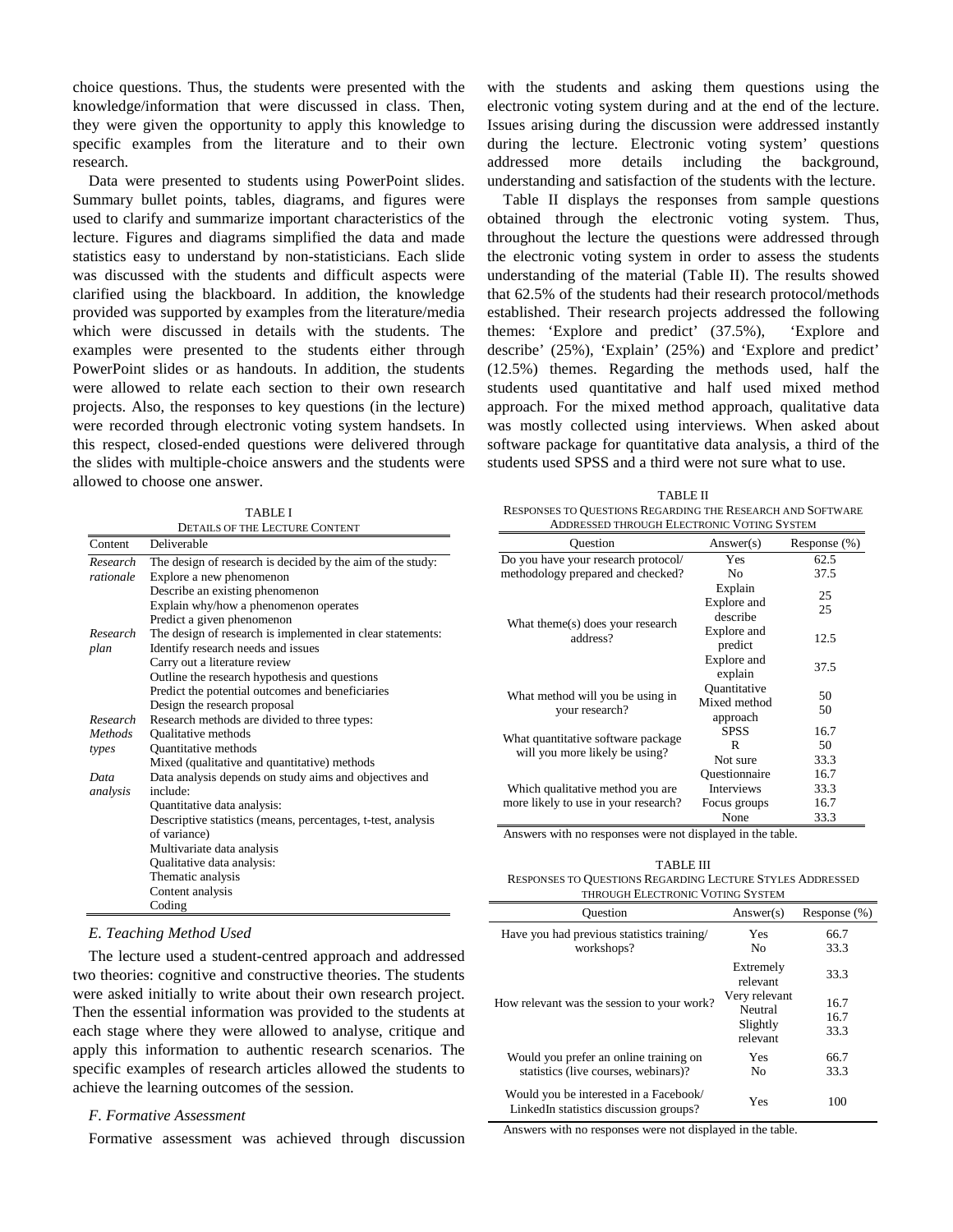In addition, at the end of the lecture evaluation questions were given out to understand the students' response to the lecture style (Table III). In this respect, the majority of the students (66.7%) had previous statistics training/ workshops that covered the basic level of statistics. A third found the session extremely relevant and a third slightly relevant. In addition, most of them preferred online training. Moreover, all the students were interested in using social media (such as Facebook/LinkedIn) discussion groups. Social media provided information in a stress-free environment and allowed students to gain insight to new concepts and enhance their knowledge.

#### IV. DISCUSSION

The lecture design was based on the students' needs, capabilities and aims behind attending the course [19]. This lecture was optional and attended by postgraduate students from multidisciplinary and multicultural backgrounds. The students were in schools of 'Applied Sciences', 'Business' and 'Design, Computing and Engineering'. Consequently, their capabilities were variables depending on the learning background, work experience and individual skills.

None of the students was studying statistics as a subject; yet, they needed to apply it to their subject areas. In this respect, transferring the statistics skills were essential and were transferred by addressing key elements in relation to the lecture content, audience, presenter and environment [3]. Thus, the lecture content was clearly communicated via the use of figures and diagrams to demonstrate authentic examples. Technical words were avoided where possible or either explained using the blackboard. The diverse authentic examples and applications addressed what the audience needed to know in relation to the content. Also, the discussion was suitable for the audience number (eight students). Regarding the presenter goals, the lecture was able to deliver the ILOs of the material in the given environment.

In this respect, the ILOs of the lecture were planned to address the aforementioned key elements [19]. Thus, they were written in clear language, future tense, understandable and were doable throughout the lecture [23]. The ILOs agreed with the concept of constructive alignment that assures that the curriculum must have self-defined outcomes acquired through an appropriate learning experience [24]. More specifically, the learning outcomes must include understanding and explanation of facts/ concepts and developing of problem solving skills [3]. This was demonstrated through presenting paper-based and computer exercises after explaining each concept. Also, the discussion in relation to the students' projects and literature material helped in developing the problem solving skills. This was agreed by Trigwell and Prosser (1996) [25] who showed that in-class discussions stimulated the understanding of the students and increased their conceptual knowledge.

The lecture content adopted the holistic and threshold learning styles [26]. This approach considers learning as a precise activity to achieve optimum performance of the students. The learning style was based on providing authentic and concrete examples and comprised four stages [27]: (1)

Authentic examples, (2) observation and reflection on the examples, (3) extraction of concepts from examples and (4) testing the examples using suitable tools. The holistic approaches provided the big picture of the data when the students were allowed initially to discuss their research plans. Then, key concepts were introduced at each part of the lecture and students were able to interpret each concept into examples. The ability of the students to share and provide examples was an indicator of the knowledge they gained throughout the lecture.

The overall approach was student-centred to help students achieve, understand and apply the concepts delivered to them [6]. This helped in shifting the role of the tutor to a facilitator and created a student-facilitator and student-student learning environments and created a reflective learning community [28]. The approach adopted the cognitive, learning and constructive alignment theories that enabled the students to analyze concepts, critique them and construct their own knowledge from the learning environment [13].

The theories were applied in a deep learning environment that offered a stress-free and no-blame climate [25]. Thus, the students were allowed to write briefly about their projects and make links to other projects. At times when the students struggled, attempts to overcome struggling were taken through giving examples. If the examples did not clarify the situation, the slides were skipped to the next piece. The authentic examples and interaction created a practice-based learning to the environment. Practice-based learning presented the students with 'real-life scenarios', which allowed them to perceive the relevance and applications of research methods to their projects [1]. Students were further allowed to interact with these examples and perceive them by addressing questions using the electronic voting system as well as discussions.

Additional tools were incorporated into the learning environment to make it interactive in nature and appealing to the students. Interactive lectures were preferred by students as they stimulated thinking, comprehending the material and communicating it [17]. Particularly in statistics field, the discussions are important in making statistics real for the students [29]. The handouts of manuscripts and exercises that were made stimulated the students' interest and engagement in the lecture. Exercises displayed through the slides offered further advantages than handouts, as each individual student's feedback was kept anonymous; yet the correct answer was displayed on the slide when the poll was closed. Thus, the students were able to interact with the questions without the fear of having a wrong answer. However, both exercises allowed instantaneous feedback to the students which helped them to develop their knowledge.

Formative assessment served diagnostic for the students and the teacher as it identified key areas which needed improvement and further explanation [30]. For students, the formative assessment made them self-regulated learners which led them to reconsider their knowledge and strategies [31]. Thus, formative assessments carried out after each section with poll questions highlighted for the students the areas they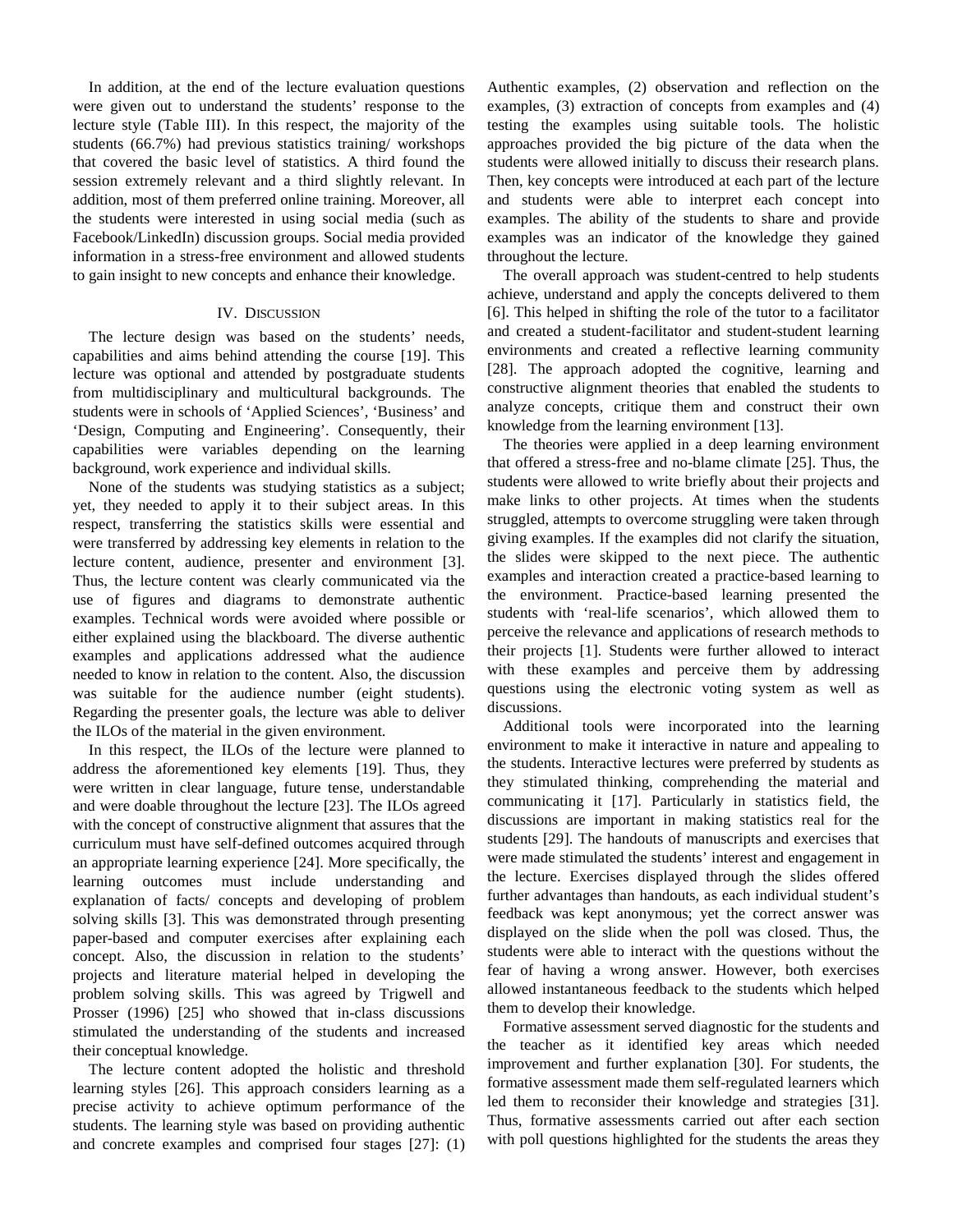needed to concentrate on. They allowed students to reflect on their learning in a quicker time frame [32]. For the teacher, the formative assessment identified the areas that needed further clarification. Moreover, it informed the relevance of the session to the students and the preferences of the students in relation to the learning environment. This was helpful in designing future sessions in the statistics unit.

Several challenges were encountered while designing and delivering the lecture. First, statistics was a dry subject so designing it in an interactive way was a critical issue. Second, the course was a beginner level in statistics so the concepts had to be simplified into layman terms. Also, the students' multidisciplinary backgrounds, variable levels and diverse education required simplification of the lecture material. Moreover, the variability in the backgrounds and level of students made it difficult to apply problem-based learning to the lecture. This was also limited to a degree by the lecture time frame and the settings provided for the lecture.

## V. CONCLUSION

The lecture was designed to teach 'research plan, design and data collection' to postgraduate research students from multidisciplinary backgrounds. The lecture language and presentation were made simple and clear through the diverse examples from real-life scenarios. The overall student-centred approach showed to be successful in creating a learning environment that enabled students to construct their own knowledge from the material. This was facilitated by the diverse interaction tools used which generated a stress-free environment. Thus, the interactive discussion and handouts stimulated the students' engagement in lectures and enhanced critical thinking. Moreover, the electronic voting system handsets triggered further interaction of students with the lecture content and gave a formative assessment for both the students and the teacher.

#### **REFERENCES**

- [1] M. Yilmaz, The challenge of teachings statistics to non-specialists. Journal of Statistics Education, 4(1), pp. 1-9, 1997. Available from: [http://www.amstat.org/publications/jse/v4n1/yilmaz.html.](http://www.amstat.org/publications/jse/v4n1/yilmaz.html) Accessed 20 December 2015.
- [2] J. Freeman, S. Collier, D. Staniforth and K. Smith, Innovations in curriculum design: a multi-disciplinary approach to teaching statistics to undergraduate medical students. BMC Med Educ, 8(1). Pp. 28, 2008.
- [3] K. Exley and R. Dennick, RGiving a lecture: From Presenting to Teaching. RoutledgeFalmer, London, UK. pp. 8, 2004. Available from: http://goo.gl/8og0A8. Accessed 24 December 2015.
- [4] P. Hazelton, M. Malone, and A. Gardner, A multicultural, multidisciplinary short course to introduce recently graduated engineers to the global nature of professional practice, European Journal of Engineering Education, 34(3), pp. 281-290, 2009.
- [5] D. Bligh, What's the use of lectures? 6<sup>th</sup> ED. Jossey-Bass, San Francisco, California, USA, 2000.
- [6] R. Harden and J. Crosby, The good teacher is more than a lecturer-the twelve roles of the teacher. *Medical Teacher 22*(4), pp. 334-347, 2000.
- [7] H. Fry, S. Ketteridge and S. Marshall, A Handbook for Teaching and Learning in Higher Education.  $3<sup>rd</sup>$  edition, Enhancing academic practice: Routledge, Oxon, UK, 2008.
- [8] D. McInerney, Educational Psychology–Theory, Research, and Teaching: A 25 year retrospective. *Educational Psychology*, *25*(6), pp. 585-599, 2005.
- [9] R. Duit and D. Treagust, Learning in Science\_From behaviourism to social constructivism. In Fraser BJ and Tobin KG (Eds.), International Handbook of Science and Education, Kluwer Academic Publisher, UK, 1998. Available from: [http://content.schweitzer](http://content.schweitzer-online.de/static/content/catalog/newbooks/978/079/233/9780792335313/9780792335313_Excerpt_001.pdf)[online.de/static/content/catalog/newbooks/978/079/233/9780792335313/](http://content.schweitzer-online.de/static/content/catalog/newbooks/978/079/233/9780792335313/9780792335313_Excerpt_001.pdf) [9780792335313\\_Excerpt\\_001.pdf.](http://content.schweitzer-online.de/static/content/catalog/newbooks/978/079/233/9780792335313/9780792335313_Excerpt_001.pdf) (Accessed 22 December 2015).
- [10] M. McLay, L. Mycroft, P. Noel, K. Orr, R. Thompson, J. Tummons, J. Weatherby, Learning and learners. In J. Avis, R. Fisher, & R. Thompson (Eds.), Teaching in lifelong learning: A guide to theory and practice, pp. 79–102, 2010. Maidenhead, UK. Available from: http://goo.gl/fWE97E (Accessed 22 December 2015).
- [11] G. Hein, Constructivist learning theory. Paper presented at the International Committee of Museum Educators Conference, Jerusalem, Israel, pp. 15-22, 1991.
- [12] K. Krause, S. Bochner and S. Duchesne, Educational psychology for learning and teaching. 3rd ED.South Melbourne, Australia: Thomson, 2003.
- [13] Biggs, J. ,2003. Aligning teaching for constructing learning. Available from: [http://www.bangor.ac.uk/adu/the\\_scheme/documents/Biggs.pdf.](http://www.bangor.ac.uk/adu/the_scheme/documents/Biggs.pdf) (Accessed 20 December 2015).
- [14] M. Tennant, C. McMullen and D. Kaczynski, Teaching, learning and research in higher education: A critical approach. London, UK: Routledge, 2009.
- [15] D. Nolan and T. Speed, Teaching Statistics Theory through Applications. The American Statistician, 53 (4), pp. 370-375, 1999.
- [16] J. Butler, Use of teaching methods within the lecture format. Medical Teacher, 14(1), pp. 11-23, 1992.
- [17] E. Williams, Students attitudes towards approaches to learning and assessment, Assessment and Evaluation in Higher Education, 17(1), pp. 45-58, 1992.
- [18] B. Frey and D. Birnbaum, Learners' Perceptions on the Value of PowerPoint in Lectures. ED467192, 2002. Available at: [http://files.eric.ed.gov/fulltext/ED467192.pdf.](http://files.eric.ed.gov/fulltext/ED467192.pdf) (Accessed 22 December 2015).
- [19] A. McClaran, Accreditation and Learning Outcomes in the UK at International Leadership Colloquium, 2010**.** Available from: [http://www.qaa.ac.uk/Newsroom/Speeches/Transcripts/Pages/Accreditat](http://www.qaa.ac.uk/Newsroom/Speeches/Transcripts/Pages/Accreditation-Learning-Outcomes-UK-International-Leadership-Colloquium.aspx) [ion-Learning-Outcomes-UK-International-Leadership-Colloquium.aspx.](http://www.qaa.ac.uk/Newsroom/Speeches/Transcripts/Pages/Accreditation-Learning-Outcomes-UK-International-Leadership-Colloquium.aspx)  **(**Accessed 20 December 2015).
- [20] P. Stern, A Holistic Approach to Teaching Evidence-Based Practice. American Journal of Occupational Therapy, 59(2), pp. 157-162, 2005.
- [21] J. Meyer and R. Land, Threshold concepts and troublesome knowledge (2): Epistemological considerations and a conceptual framework for teaching and learning. Higher Education, 49 (3), pp. 373-388, 2005.
- [22] R. Johnson, Mixed Methods Research: A Research Paradigm Whose Time Has Come. Educational Researcher, 33(7), pp.14-26, 2004.
- [23] V. D'Andrea and D. Gosling, Promoting Research in Teaching and Learning in Higher Education: two case studies of multi-disciplinary pedagogic research. ESRC-TLRP conference, 2000.
- [24] J. Biggs, Teaching for quality learning at university. Buckingham: Society for Research into Higher Education and Open University Press, 2011, available from: http://books.google.co.uk/books?hl=en&lr=&id=XhjRBrDAESkC&oi=f nd&pg=PP1&dq=Teaching+for+quality+learning+at+university&ots=m 3yhPUvjJV&sig=JDZT1SKsR11N3hivjvFX5 vccI4#v=onepage&q=Teaching%20for%20quality%20learning%20at% 20university&f=false. (Accessed 20 December 2015).
- [25] K. Trigwell and M. Prosser, Congruence between intention and strategy in science teachers' approach to teaching. Higher Education, 32 (1), pp. 77–87, 1996.
- [26] P. Honey and A. Mumford, The Learning Styles Helper's Guide. Peter Honey Publication Limited, Berks, UK, 2000. Available from: [http://peterhoney.com/documents/Learning-Styles-Helpers-](http://peterhoney.com/documents/Learning-Styles-Helpers-Guide_QuickPeek.pdf)[Guide\\_QuickPeek.pdf.](http://peterhoney.com/documents/Learning-Styles-Helpers-Guide_QuickPeek.pdf) (Accessed 23 December 2015).
- [27] D.A. Kolb, Experiential Learning, Prentice-Hall, Englewood Cliffs, NJ, 1984.
- [28] K. Smart, C. Witt and J. Scott, Toward Learner-Centered Teaching: An Inductive Approach. Business Communication Quarterly 75(4), pp. 392– 403, 2012.
- [29] S. Chatterjee and J. Hawkes, Statistics and Intuition for the Classroom. *Teaching Statistics*, 18 (2), pp. 34-38, 1995.
- [30] S. Brookhart, Successful students' formative and summative uses of assessment information. Assessment in Education, 8, pp.153–169, 2001.